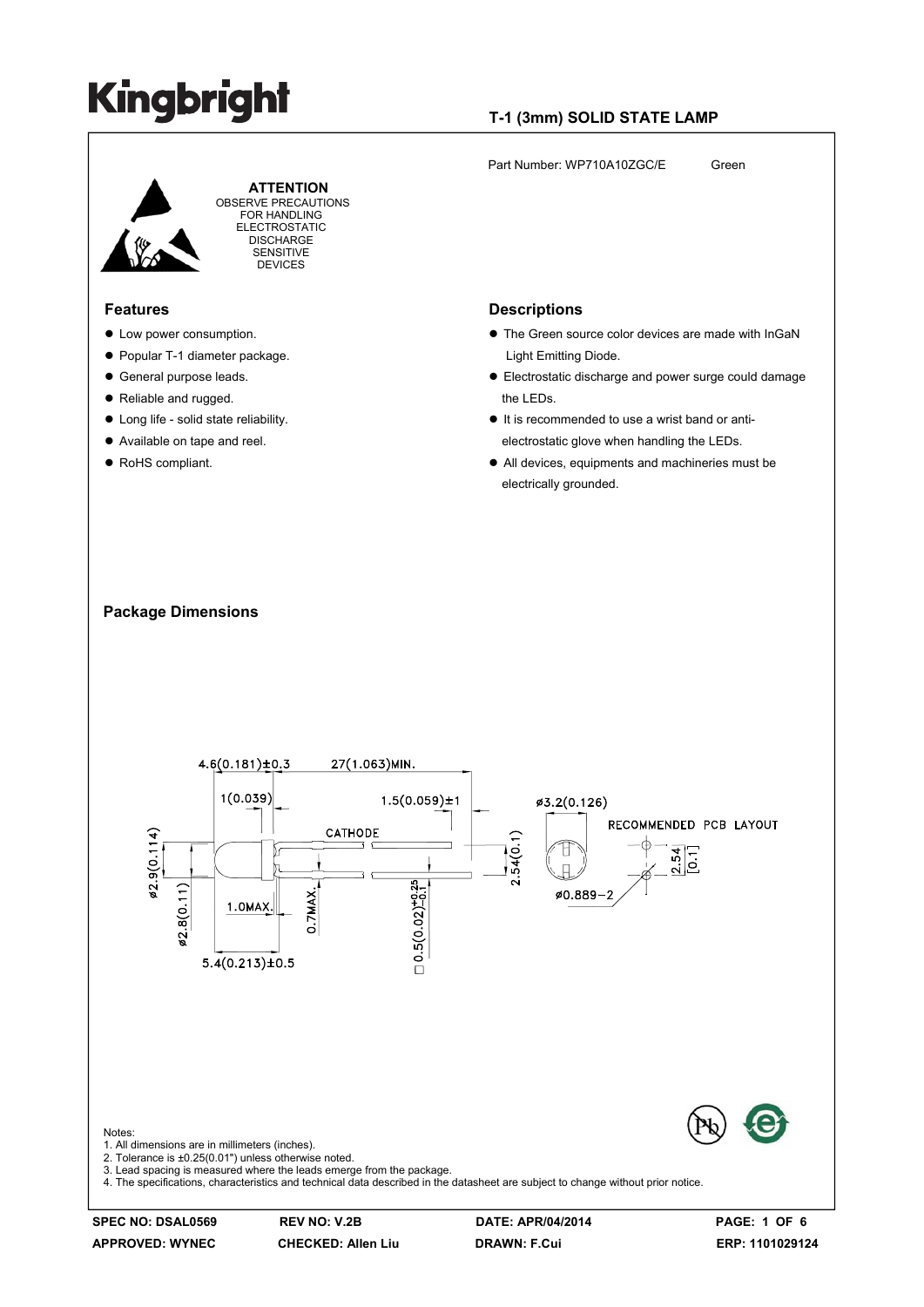#### **Selection Guide**

| <b>OCICLIUII QUIUC</b> |               |             |                                |       |            |                      |
|------------------------|---------------|-------------|--------------------------------|-------|------------|----------------------|
| Part No.               | <b>Dice</b>   | Lens Type   | Iv (mcd) [2]<br>@ 20mA<br>Min. |       |            | Viewing<br>Angle [1] |
|                        |               |             |                                | Typ.  | 201/2      |                      |
| WP710A10ZGC/E          | Green (InGaN) | Water Clear | 7000                           | 12000 | $34^\circ$ |                      |

Notes:

1. θ1/2 is the angle from optical centerline where the luminous intensity is 1/2 of the optical peak value.

2. Luminous intensity/ luminous Flux: +/-15%.

3. Luminous intensity value is traceable to the CIE127-2007 compliant national standards.

#### **Electrical / Optical Characteristics at TA=25°C**

| Symbol              | <b>Parameter</b>         | <b>Device</b> | Typ. | Max. | <b>Units</b> | <b>Test Conditions</b> |
|---------------------|--------------------------|---------------|------|------|--------------|------------------------|
| λpeak               | Peak Wavelength          | Green         | 520  |      | nm           | $IF=20mA$              |
| <b>AD [1]</b>       | Dominant Wavelength      | Green         | 525  |      | nm           | $IF=20mA$              |
| $\Delta\lambda$ 1/2 | Spectral Line Half-width | Green         | 35   |      | nm           | $IF=20mA$              |
| C                   | Capacitance              | Green         | 100  |      | pF           | VF=0V;f=1MHz           |
| VF [2]              | <b>Forward Voltage</b>   | Green         | 3.2  | 4    | v            | $IF=20mA$              |
| lR                  | <b>Reverse Current</b>   | Green         |      | 50   | uA           | $V_R = 5V$             |

Notes:

1.Wavelength: +/-1nm.

2. Forward Voltage: +/-0.1V. 3. Wavelength value is traceable to the CIE127-2007 compliant national standards.

#### **Absolute Maximum Ratings at TA=25°C**

| <b>Parameter</b>              | Green                              | <b>Units</b> |  |
|-------------------------------|------------------------------------|--------------|--|
| Power dissipation             | 120                                | mW           |  |
| DC Forward Current            | 30                                 | mA           |  |
| Peak Forward Current [1]      | 100                                | mA           |  |
| Reverse Voltage               | 5                                  | v            |  |
| Operating/Storage Temperature | $-40^{\circ}$ C To $+85^{\circ}$ C |              |  |
| Lead Solder Temperature [2]   | 260°C For 3 Seconds                |              |  |
| Lead Solder Temperature [3]   | 260°C For 5 Seconds                |              |  |

Notes:

1. 1/10 Duty Cycle, 0.1ms Pulse Width.

2. 2mm below package base.

3. 5mm below package base.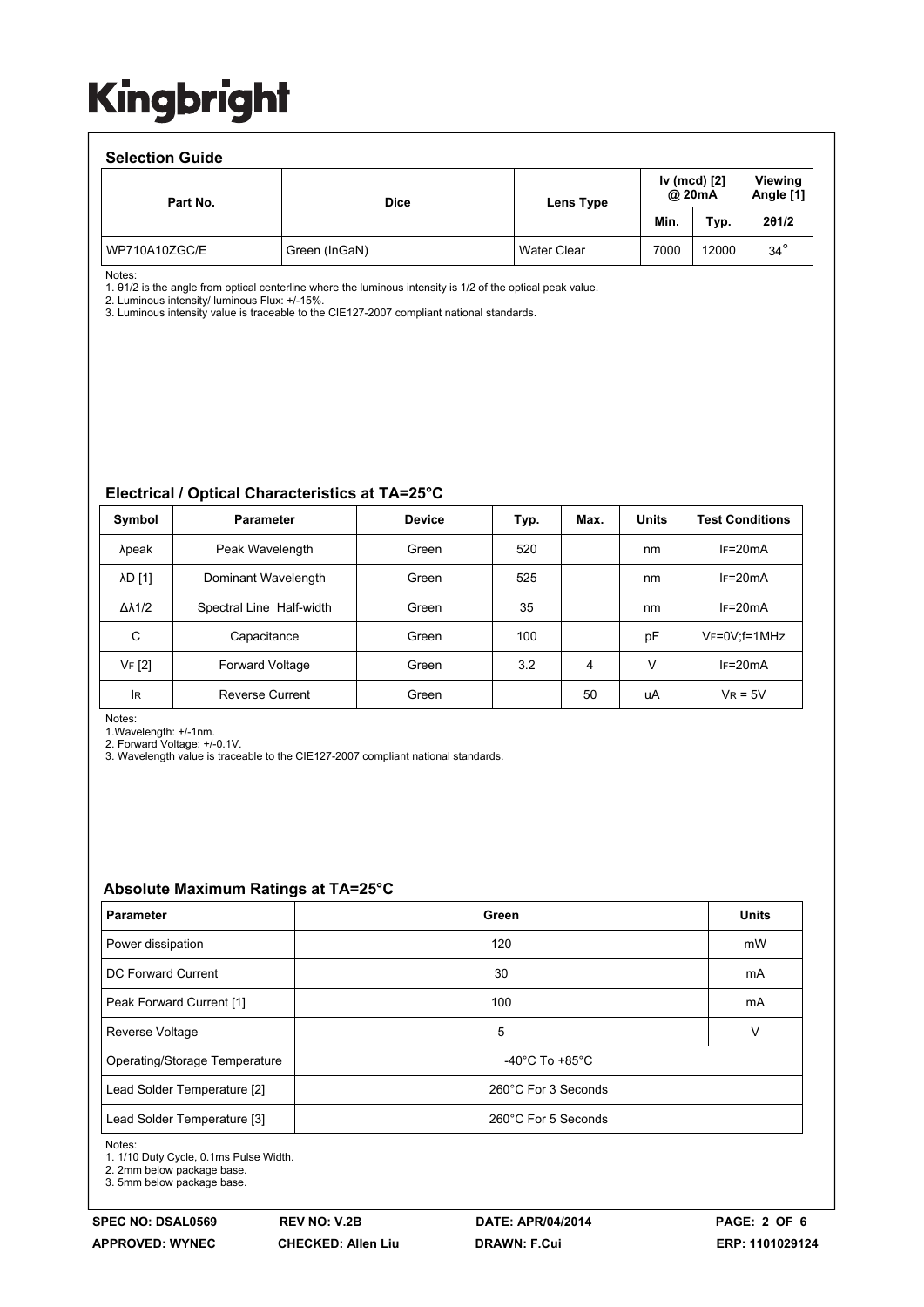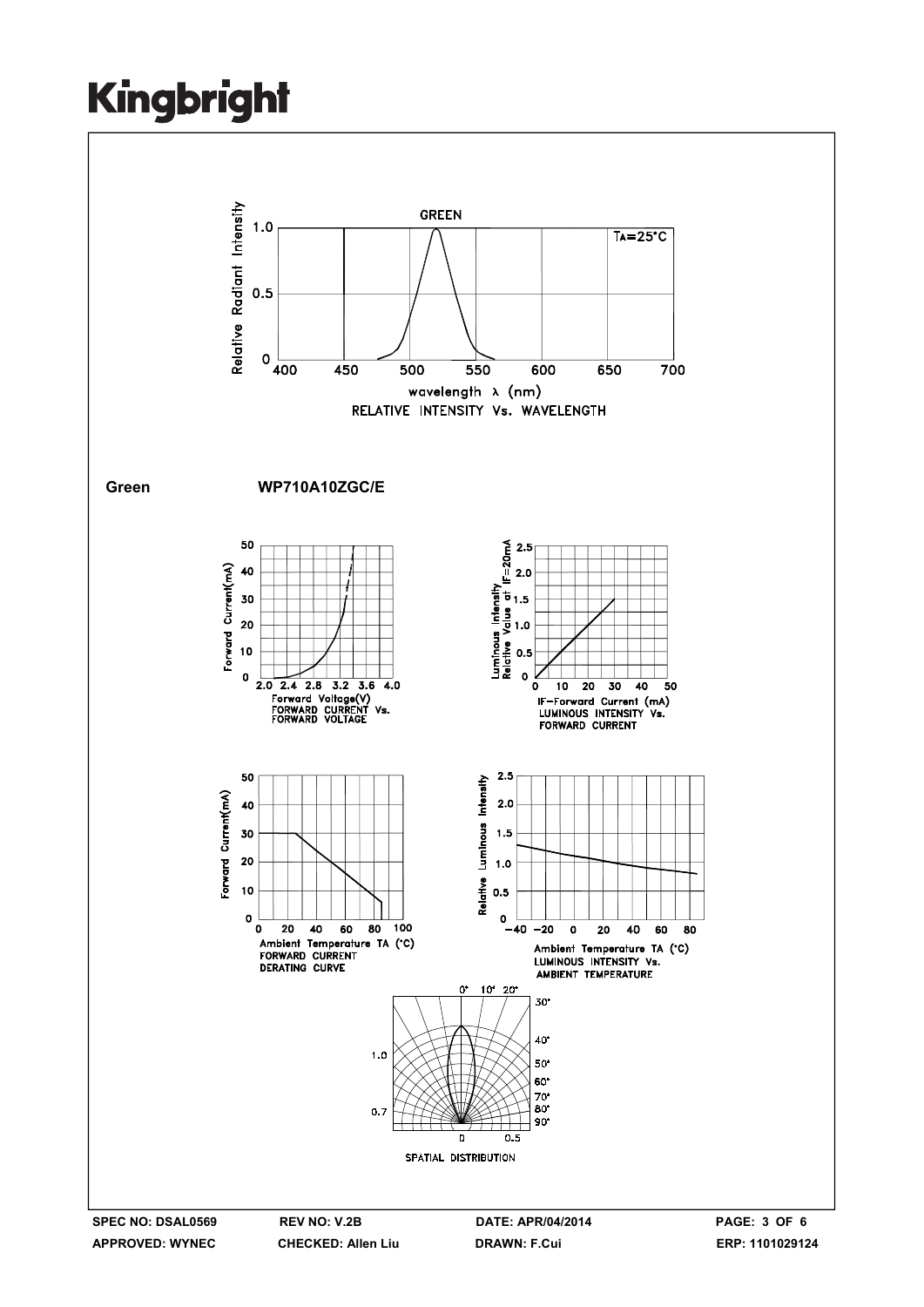

### **Terms and conditions for the usage of this document**

- 1.The information included in this document reflects representative usage scenarios and is intended for technical reference only.
- 2.The part number, type, and specifications mentioned in this document are subject to future change and improvement without notice. Before production usage customer should refer to the latest datasheet for the updated specifications.
- 3.When using the products referenced in this document, please make sure the product is being operated within the environmental and electrical limits specified in the datasheet. If customer usage exceeds the specified limits, Kingbright will not be responsible for any subsequent issues.
- 4.The information in this document applies to typical usage in consumer electronics applications. If customer's application has special reliability requirements or have life-threatening liabilities, such as automotive or medical usage, please consult with Kingbright representative for further assistance.
- 5.The contents and information of this document may not be reproduced or re-transmitted without permission by Kingbright.

6.All design applications should refer to Kingbright application notes available at http://www.KingbrightUSA.com/ApplicationNotes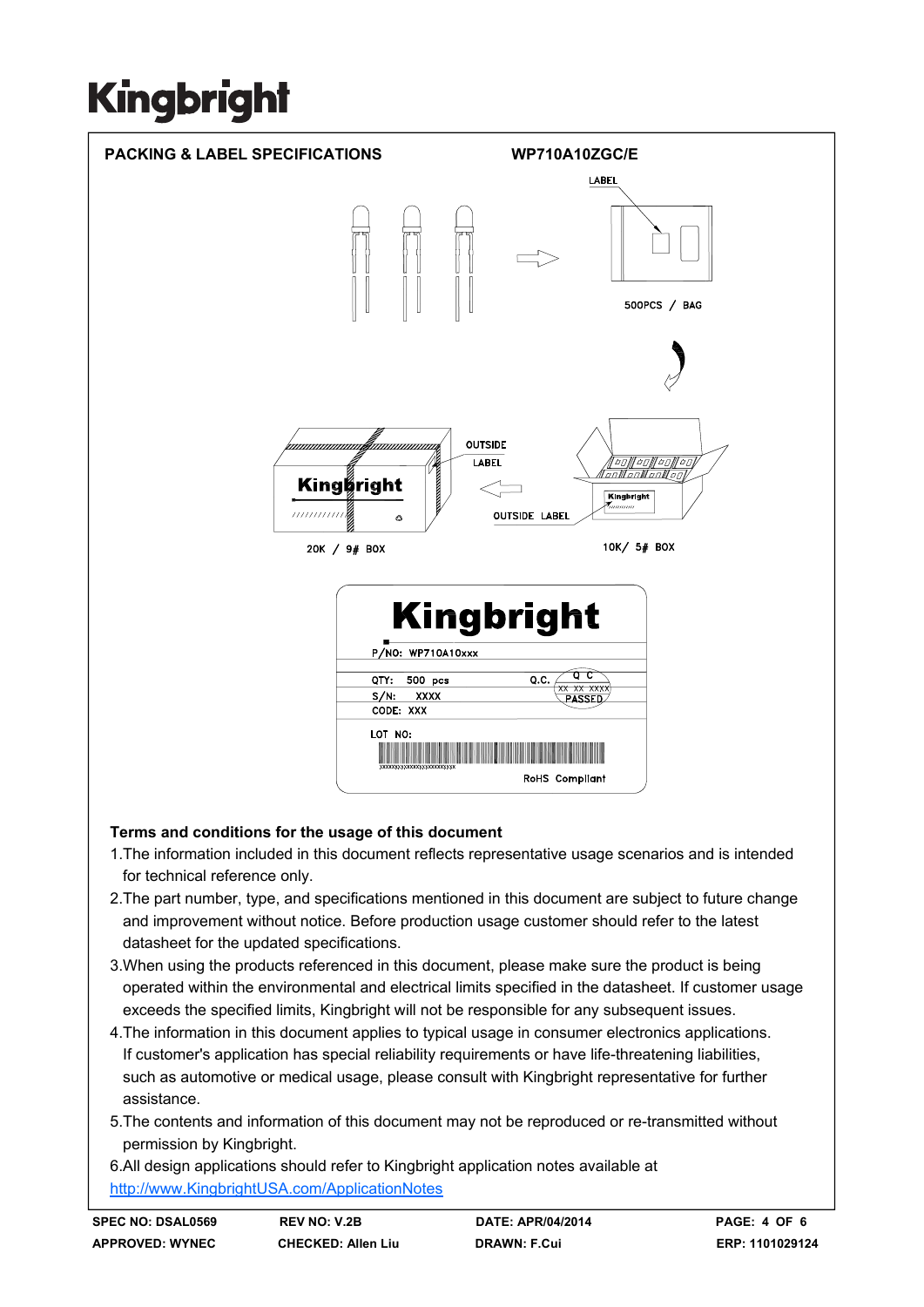### PRECAUTIONS

1. The lead pitch of the LED must match the pitch of the mounting holes on the PCB during component placement. Lead-forming may be required to insure the lead pitch matches the hole pitch. Refer to the figure below for proper lead forming procedures.  $(Fiq. 1)$ 



" $\bigcap$ Correct mounting method  $" \times"$ Incorrect mounting method

- 2. When soldering wire to the LED, use individual heat-shrink tubing to insulate the exposed leads to prevent accidental contact short-circuit.  $(Fig.2)$
- 3. Use stand-offs (Fig.3) or spacers (Fig.4) to securely position the LED above the PCB.



- 4. Maintain a minimum of 3mm clearance between the base of the LED lens and the first lead bend. (Fig. 5 and 6)
- 5. During lead forming, use tools or jigs to hold the leads securely so that the bending force will not be transmitted to the LED lens and its internal structures. Do not perform lead forming once the component has been mounted onto the PCB. (Fig. 7)